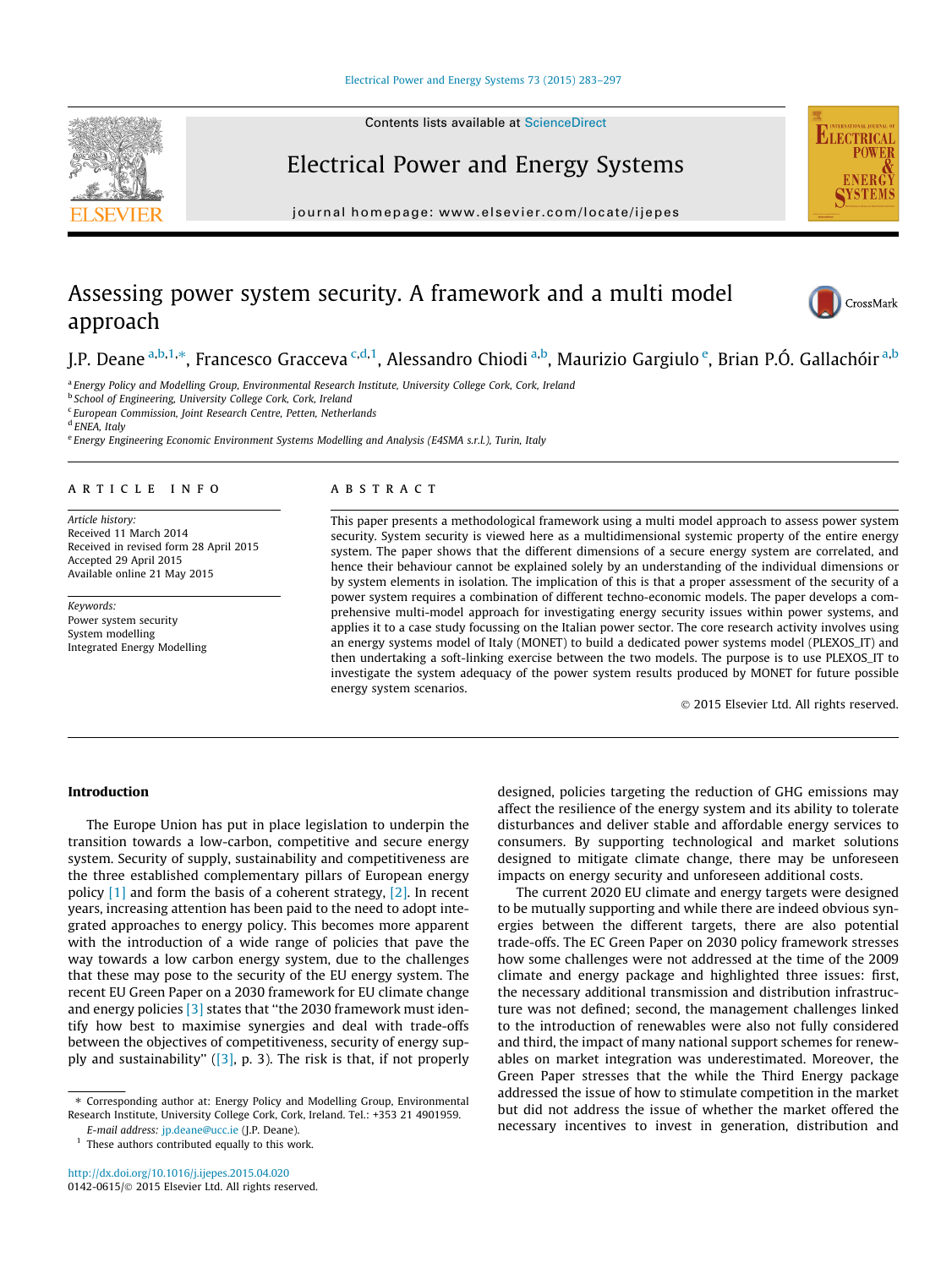transmission, and storage capacity in a system with greater shares of renewables.

These considerations point clearly to the need for appropriate modelling tools, which are able to assess the complex interactions between climate change and energy security, in order to inform the development of cost-effective, evidence based strategies that ensure the future EU energy system is both a low carbon and a secure energy system.

This paper develops and presents a methodological framework that can be used to undertake rigorous quantitative analyses of the security of current and future possible power systems, based on a comprehensive theoretical approach. A key outcome of this methodology is the possibility to select economically rational energy security strategies, i.e. strategies based on a careful consideration of their costs and potential benefits, while at the same time taking into account the potential synergies and trade-offs between energy security and the other main energy policy goals. In short, this work addresses the increasingly urgent need for a framework within which to analyse the following three issues; (1) the impact of specific security events, (2) the level of risk attached to such events, and (3) the cost of measures which would provide insurance against them. This is vitally important because in the absence of these issues being addressed any statement about energy security is meaningless [\[4\].](#page--1-0)

Section 'Security of power systems' provides an overview of the main issues related to the security of power systems. Section 'Met hodology' details the methodology used in this paper, a multi-model approach to power system security. Section 'Model description' applies the methodology to a specific case study, building a soft-link between an energy systems model (MONET) and a detailed power system model (PLEXOS-IT). Section 'Results' presents the results, which assess the potential impact of a climate change policy on the security of the Italian power system.

# Security of power systems

## An overview of the main issues

The main issues related to power system security can be categorised according to distinct time frames.

## Very short-term

A primary power system security concern is the ability of the system to operate such that sudden perturbations, such as short circuits in lines, loss of critical system components, grid congestion etc, do not give rise to loss of load or cause stress of system components beyond their ratings [\[5\]](#page--1-0).

Security of transmission infrastructure also has a crucial role as electricity supply and demand must be balanced in real time across the whole interconnected network. The outage of a single line can result in critical overloads on other lines due to redistribution of power flows and cascading effects within interconnected power systems. This challenge is magnified by the dynamic nature of flows on the current large-scale and highly complex interconnected transmission systems. Furthermore the dynamic system operating environment of transmission systems in liberalised markets add further elements of complexity to the issue [\[6\]](#page--1-0).

## Short-term

On a slightly longer-time scale, a critical issue is the ability of the power systems to cope with rapid and large imbalances, due to differences between forecast and actual real time generation or demand, which is primarily due to three key reasons. Firstly; power plants or/and transmission lines are subject to planned and unplanned outages of system components  $[6]$ . Secondly;

fluctuating demand (from hour to hour, day to day, season to season) is a fundamental characteristic of power systems. Under normal operating conditions these fluctuations are relatively regular and predictable over daily and seasonal time periods. Day-ahead load forecast errors are typically below 1% mean average error of production [\[7\]](#page--1-0). Thirdly, variable energy resources (VER) , i.e. resources that fluctuate over the course of the day and from season to season are less predictable and more difficult to forecast, especially over longer time frames. For example, an average prediction error of 13% of installed wind capacity has been calculated for 24 sites in Finland for 36 h ahead  $[8]$ , while on a day-ahead scale, system level errors of under 6% of production (root mean square error) have been demonstrated over the course of a year in Germany [\[7\].](#page--1-0) Moreover, the increased penetration of VER adds a set of specific operating challenges for the power system, e.g. the issues of peak load adequacy, minimum load balancing, ramp rates of residual demand and predictability of VER. At high levels of deployment, the level of uncertainty introduced into the system can make it difficult to meet the moment-by-moment challenge of balancing supply and demand for electricity across a power system [\[9\].](#page--1-0)

#### Medium-term

The medium-term threats are those threats which can affect the energy system within its investment cycle, i.e. the time interval over which a complete change of the system is not feasible. Therefore, a key issue is if the development projects in the pipeline provide adequate extension to the existing infrastructure. A wide range of literature describes the potential reasons for market failures with respect to incentives for investment in generation and transmission, due to the specific characteristics of electricity<sup>2</sup>, which introduce systematic biases in market behaviour  $[10]$  and imply that there are public good aspects in generation adequacy as well as in transmission investments  $[11,12]$ . A potential risk of market failure is related to the capacity of locational marginal prices (and even more of zonal prices) to recover all costs, together with the economies of scale and the lumpiness of investments [\[13,14\].](#page--1-0) Indeed, the strategic benefits of transmission and distribution systems are not generally valued. The grid is not seen as an easy profit making opportunity but rather a challenge, strongly influenced by the historical incumbent. Therefore, there is a risk of lack of maintenance and grid reinforcements, and of delays in new lines and connections, with the consequence of bottlenecks, i.e. inadequate capacity/location of network components with respect to the location and magnitude of future injections of electricity/gas.

Another risk of market failure is related to the fact that the power market is particularly prone to market power, due to some of its fundamental characteristics like the lack of price elasticity, the role of network and power flow constraints [\[15,16,17\].](#page--1-0)

A new challenge is that the investments in flexibility required by a low carbon power system can be difficult to achieve if the market does not properly value the benefits of flexible resources. The problem here is if the market design benefits technologies that would help realize a system in line with political goals. A key characteristic of a market with large shares of RES is its new market rationale, where the merit order is replaced by net demand (and the profile of the price curve is different from the demand curve) and the role of thermal plants changes substantially. There are many more periods of (temporarily) very low market prices, when there is a surplus of renewables and nuclear output, so that RES electricity shifts the supply curve of conventional electricity

 $2$  i.e. the variability of demand, the non-storability, the network constraints requiring the physical balance of supply and demand on each point of the network at all times, the inability to control power flows to a large part of consumers, the limited use of real time pricing and the non-price rationing in some instances such as blackouts.